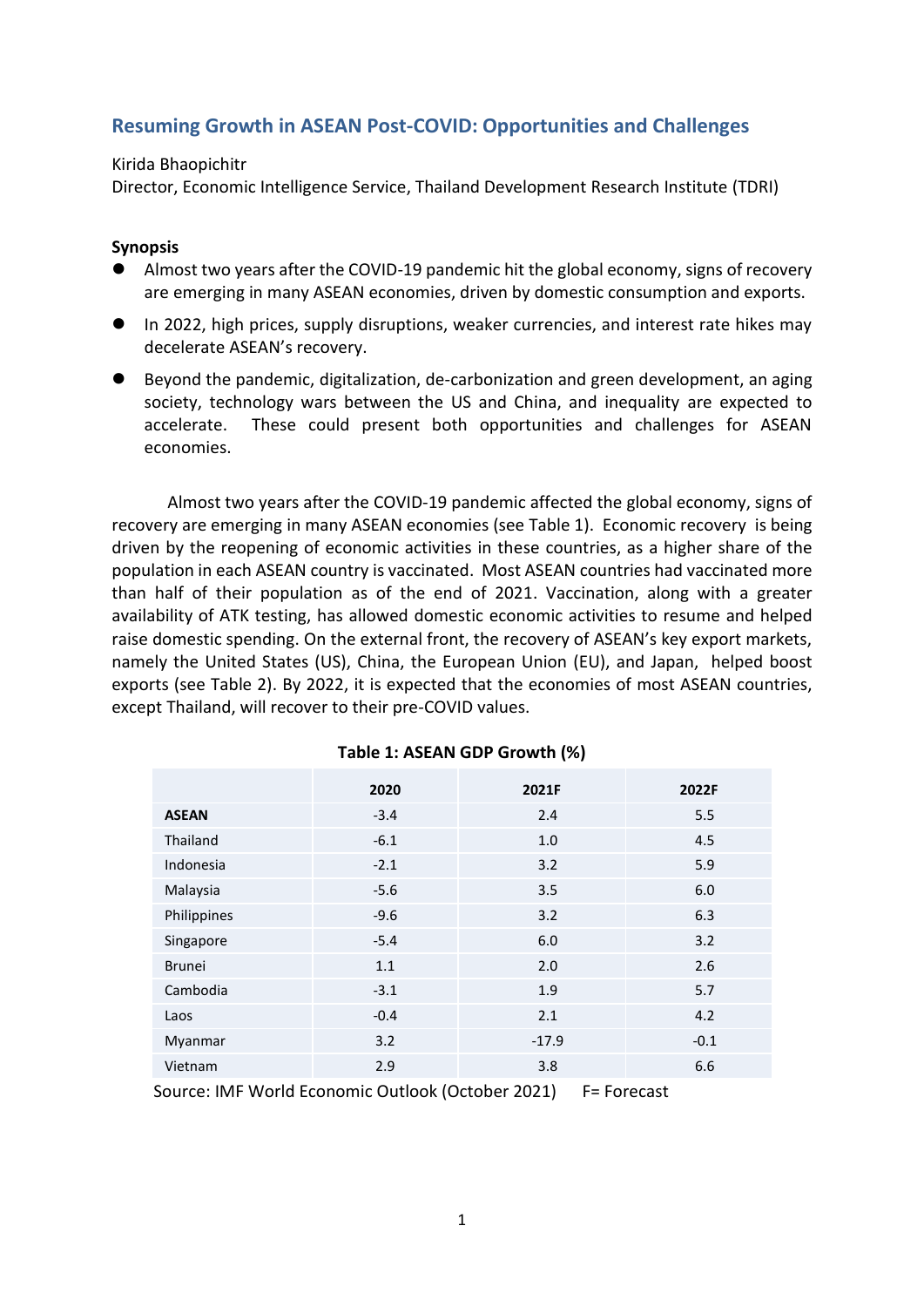|               | 2020    | 2021F   | 2022F |
|---------------|---------|---------|-------|
| Thailand      | $-5.9$  | 19.9    | 5.7   |
| Indonesia     | $-3.3$  | 8.9     | 5.7   |
| Malaysia      | $-2.1$  | 8.5     | 1.6   |
| Philippines   | $-12.8$ | 11.5    | 13.5  |
| Singapore     | 0.4     | 5.7     | 4.9   |
| <b>Brunei</b> | 11.7    | 23.5    | 10.8  |
| Cambodia      | 19.7    | $-6.5$  | 10.7  |
| Laos          | 1.4     | $-19.0$ | 5.2   |
| Myanmar       | 3.0     | $-19.9$ | 5.3   |
| Vietnam       | 8.5     | $-0.3$  | 10.2  |

#### **Table 2: ASEAN Export Growth (%)**

Source: IMF World Economic Outlook (October 2021) F= Forecast

Foreign direct investments to ASEAN, especially relocation from China, have continued through the pandemic. Higher wages in China, US–China trade and tech wars, the outbreak of COVID in China, recent energy shortages in the country, and the government's policies to closely monitor and regulate the private sector have prompted both Chinese and non-Chinese firms to diversify production from China. Since 2018, ASEAN has been the main destination for relocations from China, particularly manufacturing for exports. Vietnam has been the largest recipient of relocation, followed by Thailand. Manufacturing production relocation to Vietnam ranges from low-tech and labor-intensive products to high-tech, capital-intensive products. Meanwhile, relocation to Thailand is in high-tech and green industries such as automotive and parts, electrical vehicles, cloud data centers, and high-tech electrical appliances and electronics. This trend is expected to subsist post-COVID, as firms continue to diversify from China.

Tourism to ASEAN, however, may take a few more years to recover to its pre-COVID levels. Chinese tourists, who accounted for the majority of international tourists to ASEAN before the pandemic, will likely be allowed to leave China freely at the end of this year at the earliest, as China strictly adheresto its zero-COVID policy. New strains of COVID-19 outbreaks will continue to discourage international tourists from other countries. Fewer flights and new travel requirements may make travel more expensive. ASEAN economies that rely heavily on international tourism receipts will continue to be heavily impacted. These include Cambodia, Thailand, and Vietnam, where international tourism receipts accounted for more than 10 percent of their gross domestic product (GDP) in 2019.

In 2022, high prices, supply disruptions, weaker currencies, and interest rate hikes may slow ASEAN's recovery. Global prices have risen expeditiously following a recovery in global demand, while supply disruptions persist triggered by the pandemic. Freight rates from ASEAN to the US and the EU are expected to remain twice that of their pre-COVID levels with shortages in ships and containers, as they require more transit time in the major ports of the US and EU. Higher freight costs have reduced the margins of ASEAN exporters. Energy prices were also higher than pre-COVID levels. The US Energy Information Administration estimates that Brent oil prices will average US\$75 per barrel in 2022 compared to US\$65 per barrel in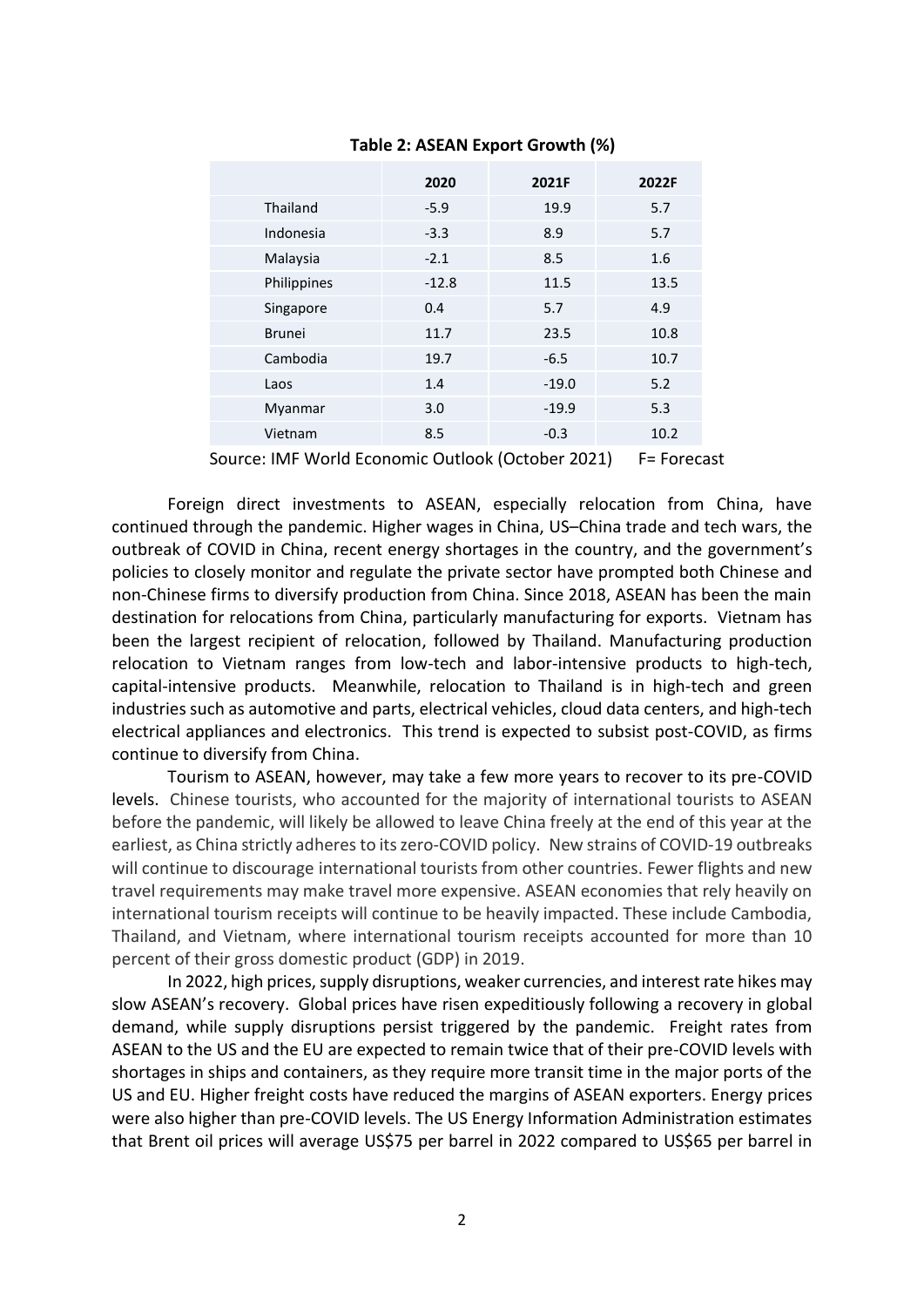2019. Energy shortages in China and the Chinese government's policies to reduce production with high carbon emissions are limiting outputs from China, thus raising their prices.

The weakening of most ASEAN currencies in 2022 and rising interest trends will raise costs for ASEAN. The US dollar has been strengthening since mid-2021 as the US Federal Reserve (FED) plans to reduce and end its quantitative easing measures by mid-2022. Consequently, ASEAN currencies have weakened against the US dollar in 2021 and will continue to weaken further by 2022. A weaker currency implies higher import prices in local currencies. Moreover, the FED will likely start hiking its policy rate by the second half of 2022, thus triggering a rise in global interest rates. By 2023, most, if not all ASEAN countries would have likely raised their interest rates as well.

Beyond the pandemic, trends of digitalization, de-carbonization and green development, an aging society, technology wars between the US and China, and inequality will accelerate. These could present both opportunities and challenges for ASEAN economies. The adoption of digital technologies has rapidly increased in both the business and public sectors in the ASEAN. These have also promoted other related activities. For example, the rapid expansion of e-commerce has led to a rapid growth in delivery, packaging, and logistics warehouse services. Cyber-security and cloud services have also grown with greater digitalization. However, the digital divide remains in most ASEAN countries in which poorer and older populations are unable to access digital services.

The trends of de-carbonization and green development are rising post-COVID. Developed countries, especially the EU, are driving this trend. As one of its measures, the EU will begin levying a carbon tax on imports by 2023. This could impact ASEAN's exports to the EU unless the production process and export products emit lower carbon. This would require a change in the energy mix (e.g., more renewable energy), in the production process (e.g., adoption of a circular economy), and the types of products (e.g., more bio-based products). Most ASEAN countries are rich in natural resources and biodiversity, which gives them the advantage of producing renewable energy as well as bio-based products.

Most developed nations have entered aging or silver societies, and so have a few countries in the ASEAN (see Figure 1). The US, Western Europe, Japan, and China are witnessing a growth in the aging population, with more than one-fifth of their population aged over 60. In ASEAN, Singapore and Thailand are aging societies. This presents both challenges and opportunities for ASEAN economies. While a declining labor force and greater social welfare, including public healthcare expenditures, are challenges for future growth, particularly for middle-income, developing countries such as Thailand, the market for seniors' products is huge, ranging from healthcare products and services to smart devices. ASEAN countries, with their vast biodiversity and potential in bio-based products, could serve the rising global demand for healthy foods, vitamins, medicines, and medical tourism.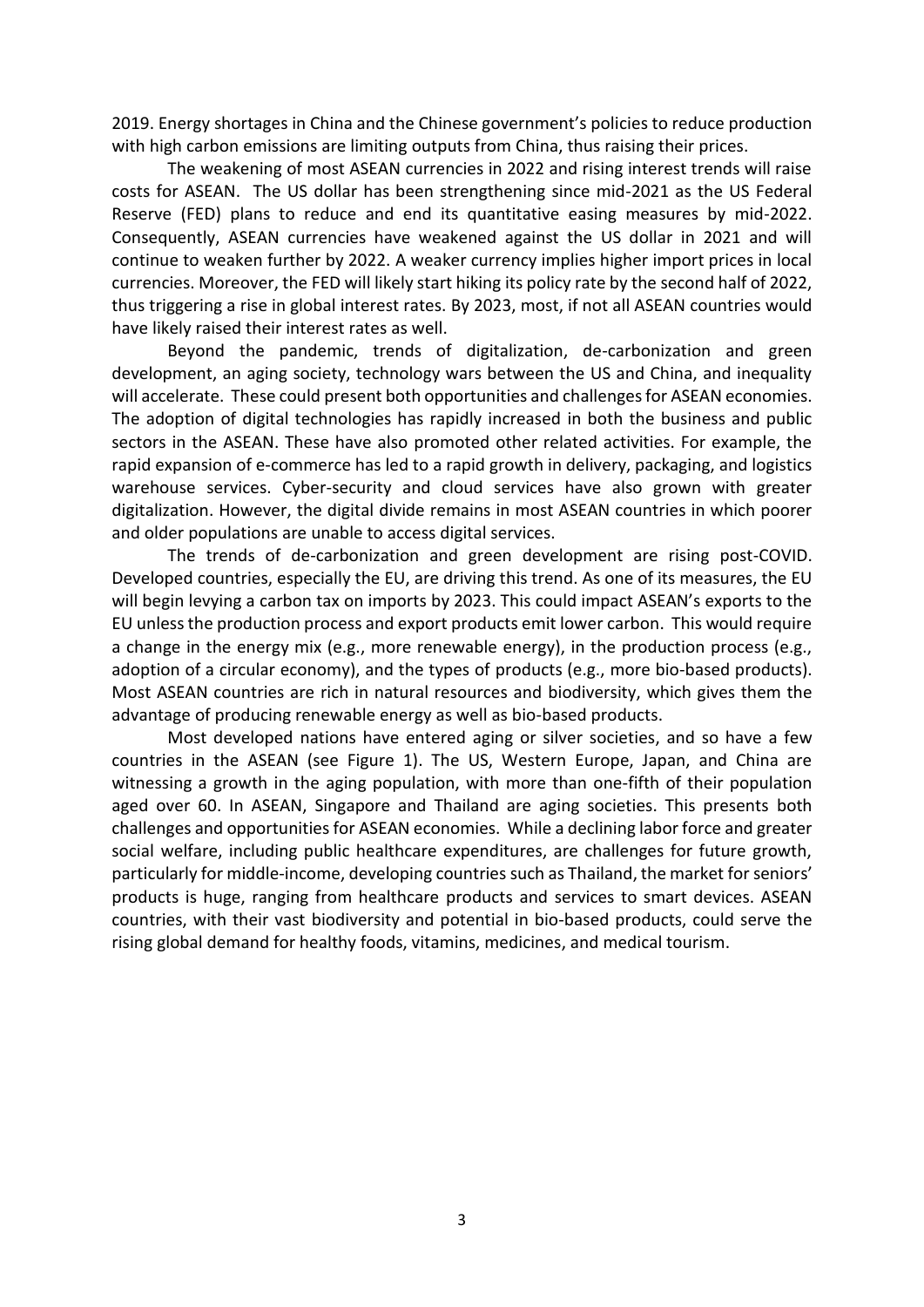### **Figure 1: Median Age by Country (2020)**



Source: The UN, World Population Prospects (2019) and The World Factbook (2020)

The US–China trade and technology tensions will likely last into the foreseeable future. The US continues to be threatened by China's rapid technological advancements and will likely impose more barriers to trade and investments with China, especially for high-tech products such as advanced semi-conductors and other platform services. Although this has prompted the relocation of firms from China to ASEAN countries, as discussed above, the tech tensions that will likely result in the split of world technology into two camps—China versus the US, Japan, and the EU—will impact ASEAN countries as users of the technology (see Figure 2). ASEAN countries may eventually need to adopt both systems to be able to transact with both camps. This would lead to higher costs of communications and for conducting international business in the future. Moreover, the differing rules and regulations of the two camps around data privacy and big tech firms will also pose compliance challenges for ASEAN countries in conducting business with both sides.



**Figure 2: Two Global Technology Camps**

Source: Thailand Development Research Institute. 2021